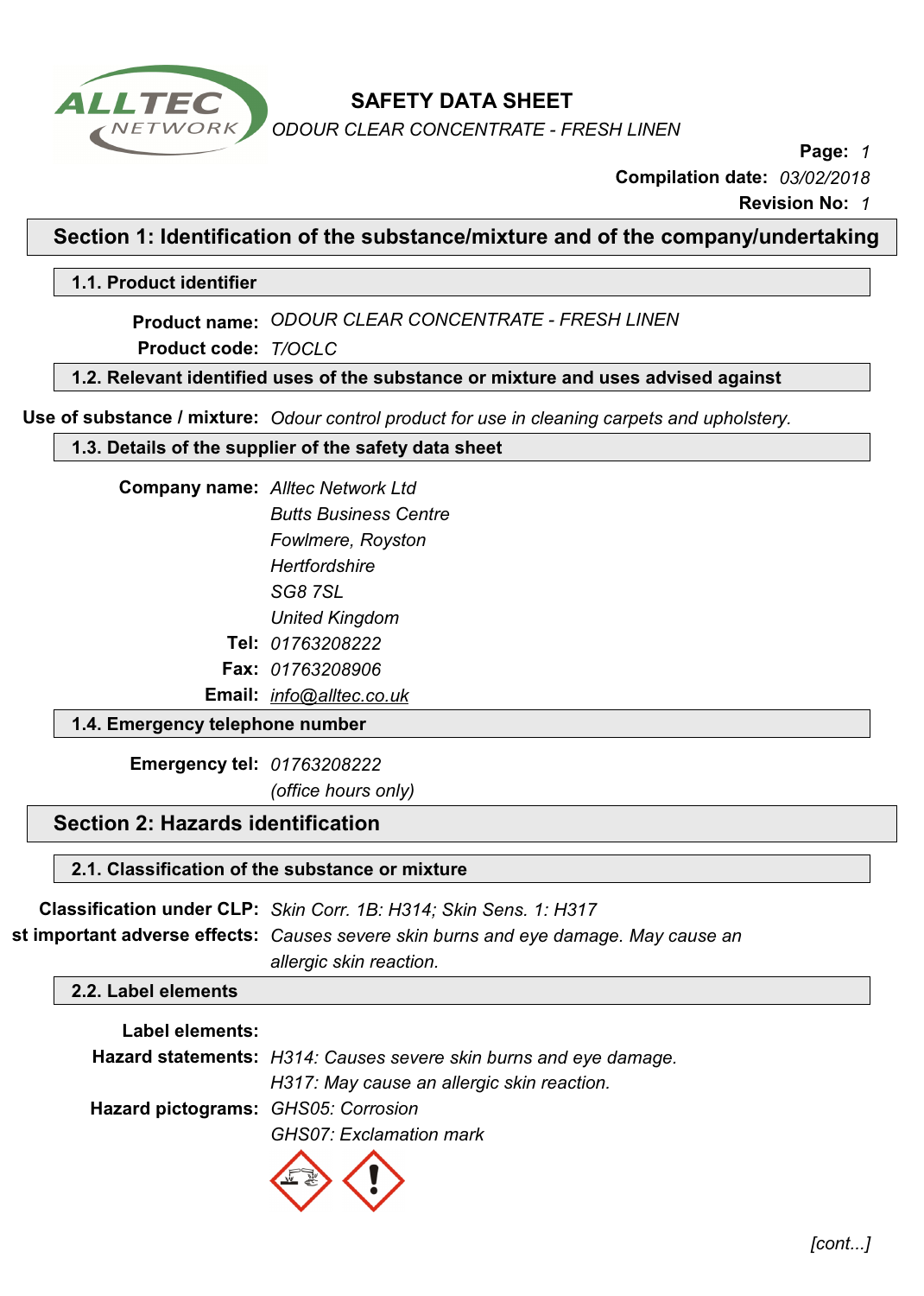### *ODOUR CLEAR CONCENTRATE - FRESH LINEN*

**Page:** *2*

**Signal words:** *Danger* **Precautionary statements:** *P260: Do not breathe dust/fumes/gas/mist/vapours/spray. P280: Wear protective gloves/protective clothing/eye protection/face protection. P301+330+331: IF SWALLOWED: rinse mouth. Do NOT induce vomiting. P302+352: IF ON SKIN: Wash with plenty of water/. P303+361+353: IF ON SKIN (or hair): Take off immediately all contaminated clothing. Rinse skin with. P304+340: IF INHALED: Remove person to fresh air and keep comfortable for breathing.*

#### **2.3. Other hazards**

**PBT:** *This product is not identified as a PBT/vPvB substance.*

## **Section 3: Composition/information on ingredients**

#### **3.2. Mixtures**

#### **Hazardous ingredients:**

#### *FRAGRANCE*

| <b>EINECS</b> | CAS | PBT / WEL                | <b>CLP Classification</b>                                      | Perce           |
|---------------|-----|--------------------------|----------------------------------------------------------------|-----------------|
|               |     | $\overline{\phantom{0}}$ | Eye Irrit. 2: H319; Flam. Lig.<br>3: H226: Skin Irrit. 2: H315 | $10-$<br>$30\%$ |

#### *T-20*

| - - -                    |         |   |                                                              |     |
|--------------------------|---------|---|--------------------------------------------------------------|-----|
| $\overline{\phantom{a}}$ | 9005-64 | - | <b>Skin</b><br>. H317<br>$\sim$ $\sim$<br>Sens.<br><u>п.</u> |     |
|                          | — — —   |   |                                                              | 30% |

### *ALKYLDIMETHYLBENZYLAMMONIUMCHLORIDE*

| 8001-54 | - | Acute Tox. 4:             | 1-10% |
|---------|---|---------------------------|-------|
| $-5$    |   | H302+312+332; Aquatic     |       |
|         |   | Acute 1: H400; Skin Corr. |       |
|         |   | 1B: H314                  |       |

*ALKYL AMINE OXIDE*

|  | 1302<br>OX.<br>$\mathbf{A}$<br>$\mathbf{a}$<br>:111e | <b>no</b><br>70 |
|--|------------------------------------------------------|-----------------|
|  |                                                      |                 |

# **Section 4: First aid measures**

#### **4.1. Description of first aid measures**

#### **4.2. Most important symptoms and effects, both acute and delayed**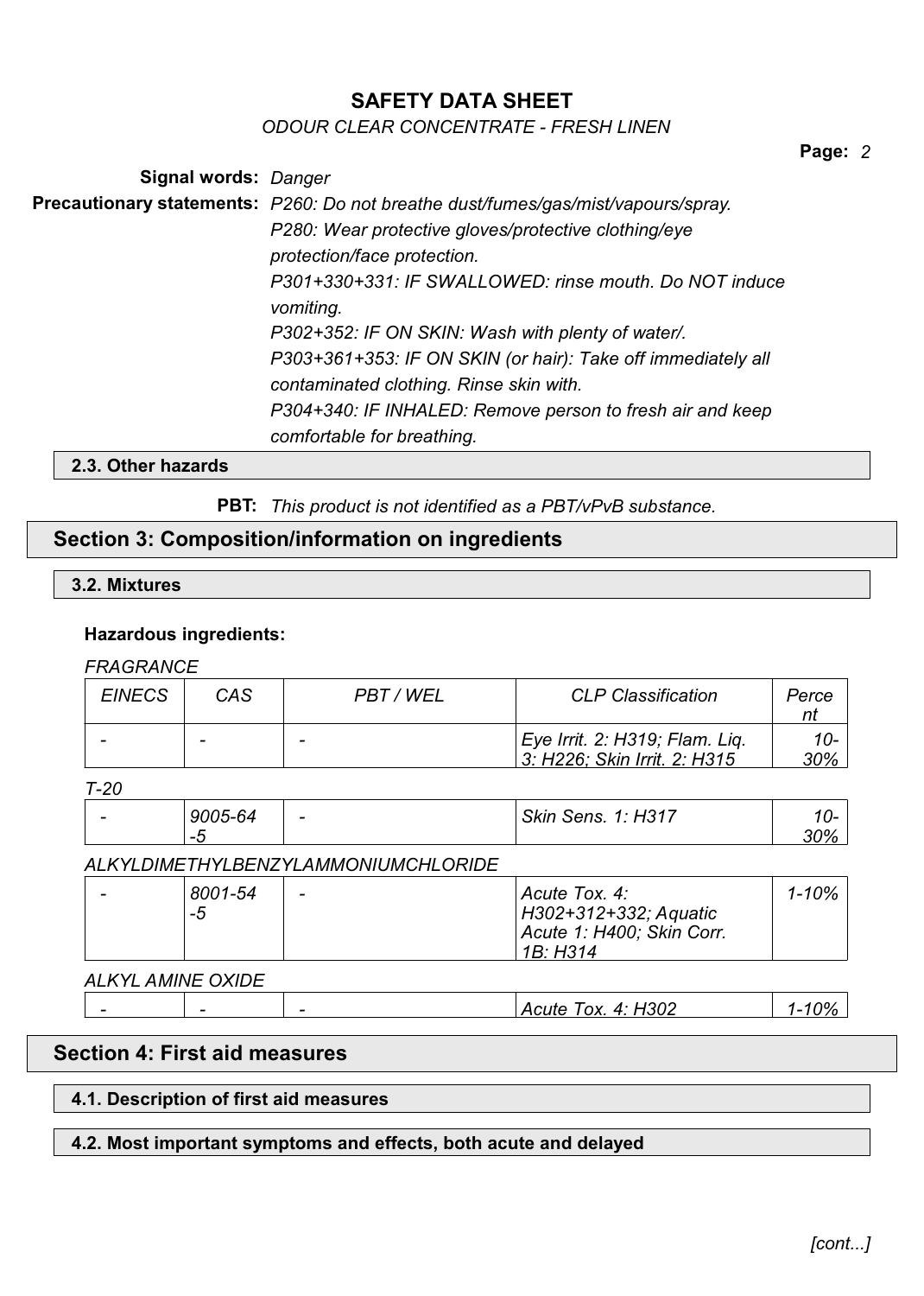*ODOUR CLEAR CONCENTRATE - FRESH LINEN* 

**Page:** *3*

## **4.3. Indication of any immediate medical attention and special treatment needed**

## **Section 5: Fire-fighting measures**

**5.1. Extinguishing media**

**5.2. Special hazards arising from the substance or mixture**

**5.3. Advice for fire-fighters**

## **Section 6: Accidental release measures**

**6.1. Personal precautions, protective equipment and emergency procedures**

**6.2. Environmental precautions**

**6.3. Methods and material for containment and cleaning up**

**6.4. Reference to other sections**

# **Section 7: Handling and storage**

**7.1. Precautions for safe handling**

**7.2. Conditions for safe storage, including any incompatibilities**

**7.3. Specific end use(s)**

# **Section 8: Exposure controls/personal protection**

**8.1. Control parameters**

**Workplace exposure limits:** *No data available.*

**DNEL/PNEC Values**

**DNEL / PNEC** *No data available.*

**8.2. Exposure controls**

# **Section 9: Physical and chemical properties**

# **9.1. Information on basic physical and chemical properties**

**State:** *Liquid*  **Colour:** *Transluscent/slightly cloudy*  **Odour:** *Characteristic odour*  **Viscosity:** *Non-viscous*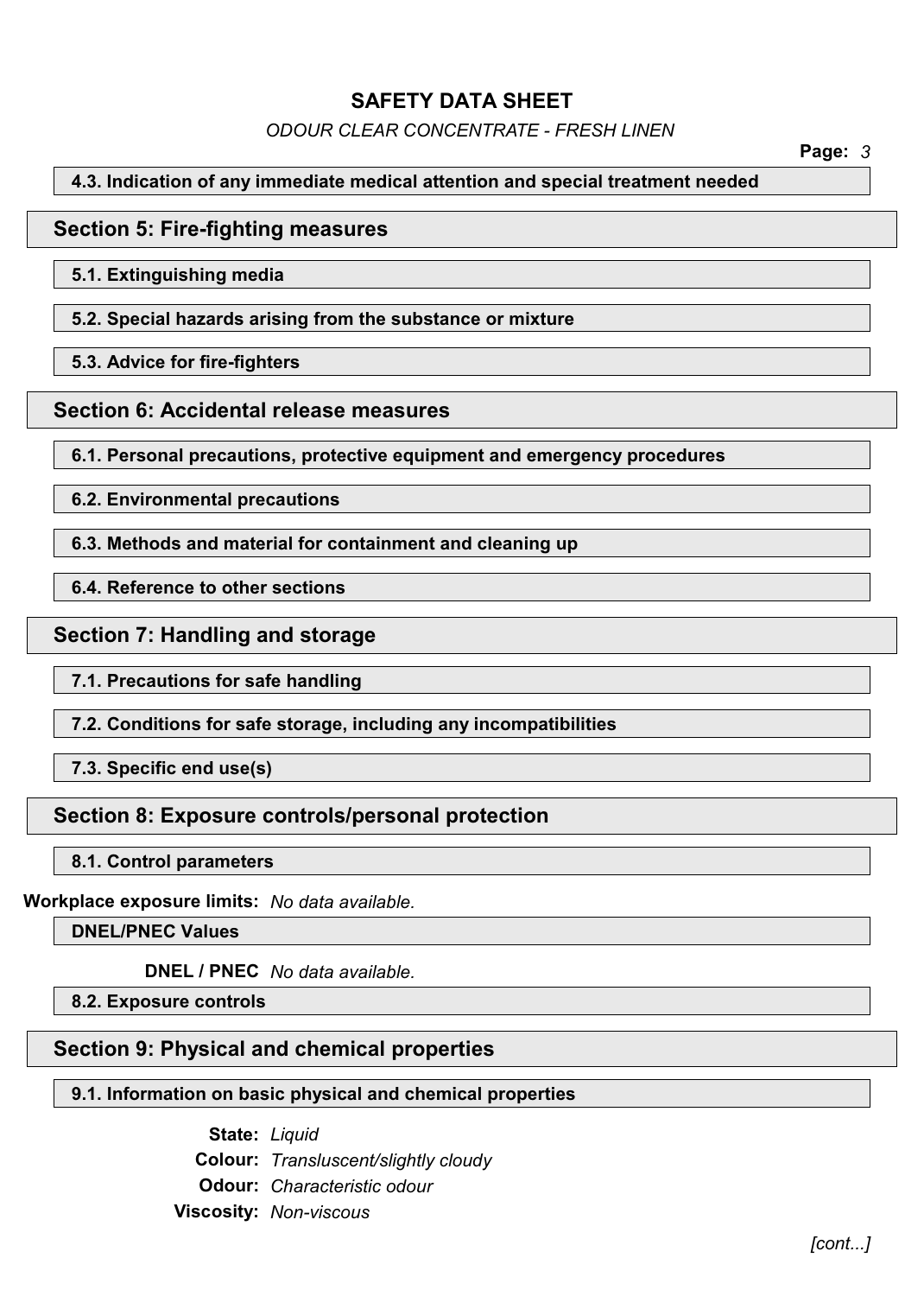## *ODOUR CLEAR CONCENTRATE - FRESH LINEN*

**Page:** *4*

#### **9.2. Other information**

**Other information:** *No data available.*

## **Section 10: Stability and reactivity**

#### **10.1. Reactivity**

**10.2. Chemical stability**

#### **10.3. Possibility of hazardous reactions**

**10.4. Conditions to avoid**

**10.5. Incompatible materials**

**10.6. Hazardous decomposition products**

# **Section 11: Toxicological information**

#### **11.1. Information on toxicological effects**

#### **Relevant hazards for product:**

| Hazard                            | Route      | Basis                 |
|-----------------------------------|------------|-----------------------|
| Skin corrosion/irritation         | DRM        | Hazardous: calculated |
| Serious eye<br>damage/irritation  | <b>OPT</b> | Hazardous: calculated |
| Respiratory/skin<br>sensitisation | <b>DRM</b> | Hazardous: calculated |

**Symptoms / routes of exposure**

# **Section 12: Ecological information**

#### **12.1. Toxicity**

**Ecotoxicity values:** *No data available.*

**12.2. Persistence and degradability**

#### **12.3. Bioaccumulative potential**

#### **12.4. Mobility in soil**

### **12.5. Results of PBT and vPvB assessment**

**PBT identification:** *This product is not identified as a PBT/vPvB substance.*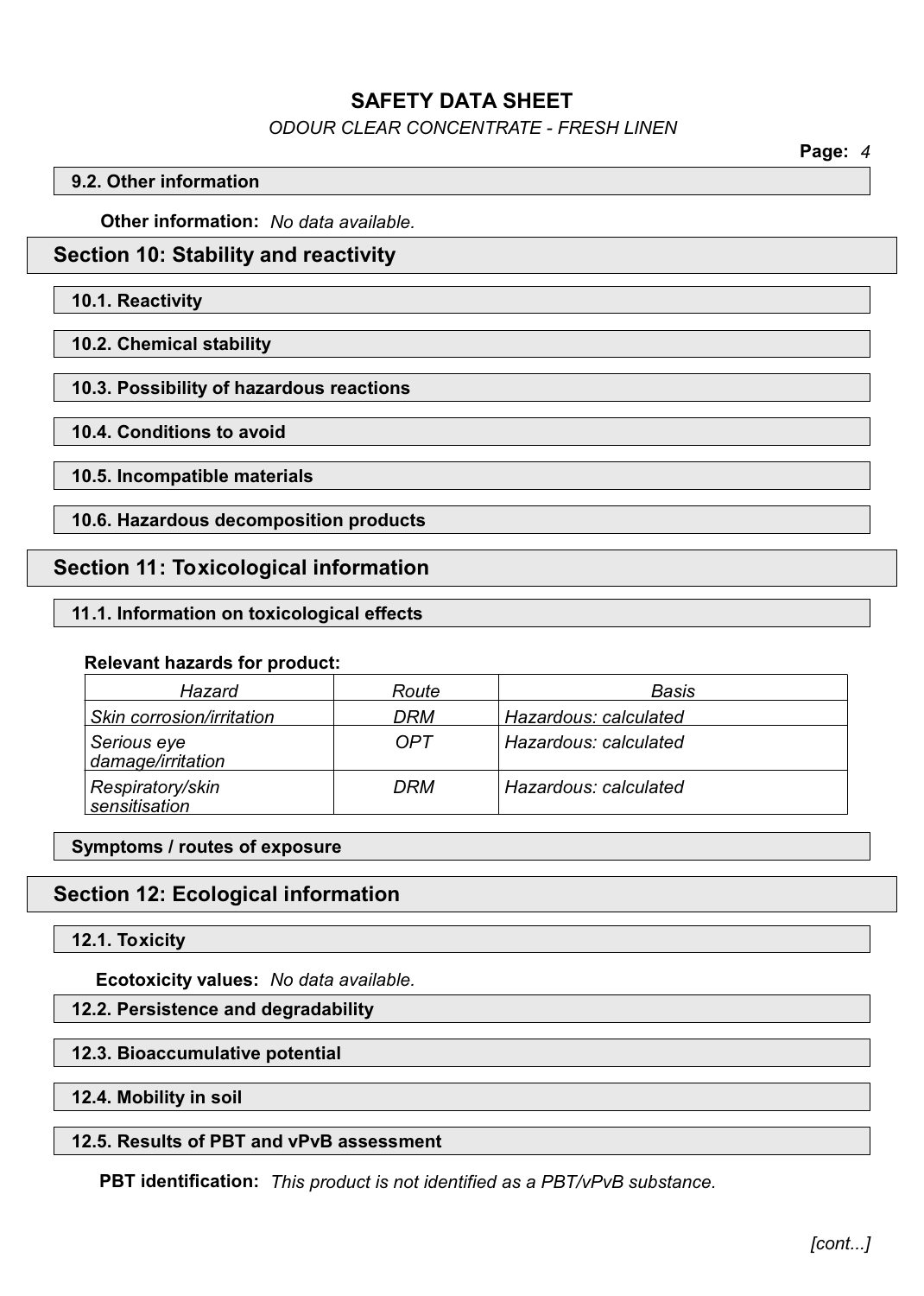*ODOUR CLEAR CONCENTRATE - FRESH LINEN* 

**Page:** *5*

#### **12.6. Other adverse effects**

### **Section 13: Disposal considerations**

#### **13.1. Waste treatment methods**

**NB:** *The user's attention is drawn to the possible existence of regional or national regulations regarding disposal.* 

#### **Section 14: Transport information**

#### **14.1. UN number**

**UN number:** *UN1903*

#### **14.2. UN proper shipping name**

**Shipping name:** *DISINFECTANT, LIQUID, CORROSIVE, N.O.S.*

#### **14.3. Transport hazard class(es)**

**Transport class:** *8*

**14.4. Packing group**

**Packing group:** *II*

**14.5. Environmental hazards**

**Environmentally hazardous:** *No* **Marine pollutant:** *No*

**14.6. Special precautions for user**

**Tunnel code:** *E*

**Transport category:** *2*

# **Section 15: Regulatory information**

**15.1. Safety, health and environmental regulations/legislation specific for the substance or mixture**

#### **15.2. Chemical Safety Assessment**

## **Section 16: Other information**

#### **Other information**

**Other information:** *This safety data sheet is prepared in accordance with Commission Regulation (EU) No 2015/830. \* indicates text in the SDS which has changed since the last revision.*

**Phrases used in s.2 and s.3:** *H302: Harmful if swallowed.*